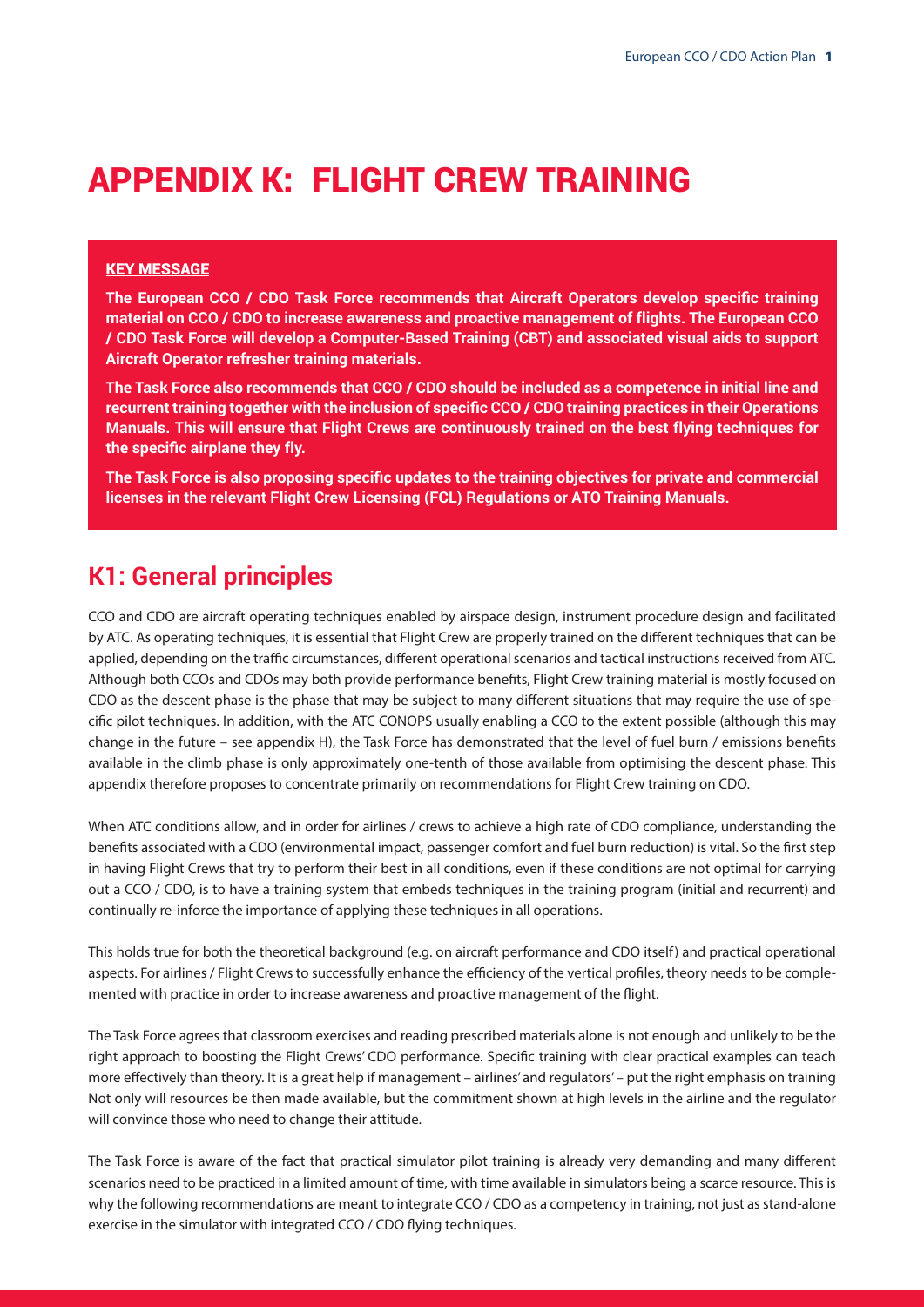Recommendations in this Appendix try to cover both initial and recurrent training. For the initial Flight Crew training, the recommendations are for the Regulatory Authorities to include the prescribed CCO / CDO training in the learning objectives for all Flight Crew licenses and class / type rating training. **This can be achieved by inserting them into the FCL Licensing Regulations, which should be done by the regulators, or by the Aviation Training Organisations (ATOs) when developing the training programmes of each course, so they include these learning objectives as best training practices.** 

At the time of delivering this Action Plan, the Task Force has made a proposal to EASA to include more specific Flight Crew training learning objectives on CCO / CDO in the relevant regulations. EASA has taken note of this proposal and a decision is pending if it can be included in the EASA Environmental Strategy, which will be developed in 2020.

**It should be noted that any proposal to modify the regulatory requirements or training course syllabi is made as a way forward or 'tool box', offering ideas for possible ways of implementation. It is for the responsible people to implement these proposals the way they best consider appropriate, following their own rulemaking / course approval processes.**

For recurrent training, recommendations are for the airlines to include specific CCO / CDO training practices in their Operations Manuals, so that Flight Crews are continuously trained on the best flying techniques for the specific airplane they fly.

## **K2: Initial Training**

In order to have CDO included in initial training for ALL Pilots, the regulator should include the following learning objectives in the respective section of the regulation(s) – note that text in bold below represents new proposals outside of current regulatory text:

#### **1. For private licenses:**

- a. Theoretical training: OPERATIONAL PROCEDURES. General Operation of aircraft: ICAO. Annex 6, General requirements:
	- **i. Noise abatement;**
	- **ii. Noise abatement procedures;**
	- **iii. Influence of the flight procedure (departure, cruise, descent and approach) on noise and fuel efficiency (CCO / CDO procedures);**
- b. Practical training: Each of the exercises in the Syllabus of flight instruction involves the need for the applicant to be aware of the good airmanship and look-out, which should be emphasised at all phases of flight, especially during:
	- **i.** Climbing: entry, maintaining the normal and max rate climb and levelling off, **Continuous Climb Operations;**
	- **ii.** levelling off at selected altitudes:
	- **iii.** Descending: glide, powered and cruise descent (including effect of power and air speed), **Continuous Descent Operations.**

### **2. For Commercial licenses:**

- a. Theoretical training.
	- i. Name the conditions that must be adhered to when two aircraft are cleared to maintain a specified vertical separation between them during climb or descent. **State CCO and CDO definitions** Source: ICAO Doc 4444, Chapter 5, 5.3.4 Vertical separation during climb or descent
	- ii. Environmental requirements: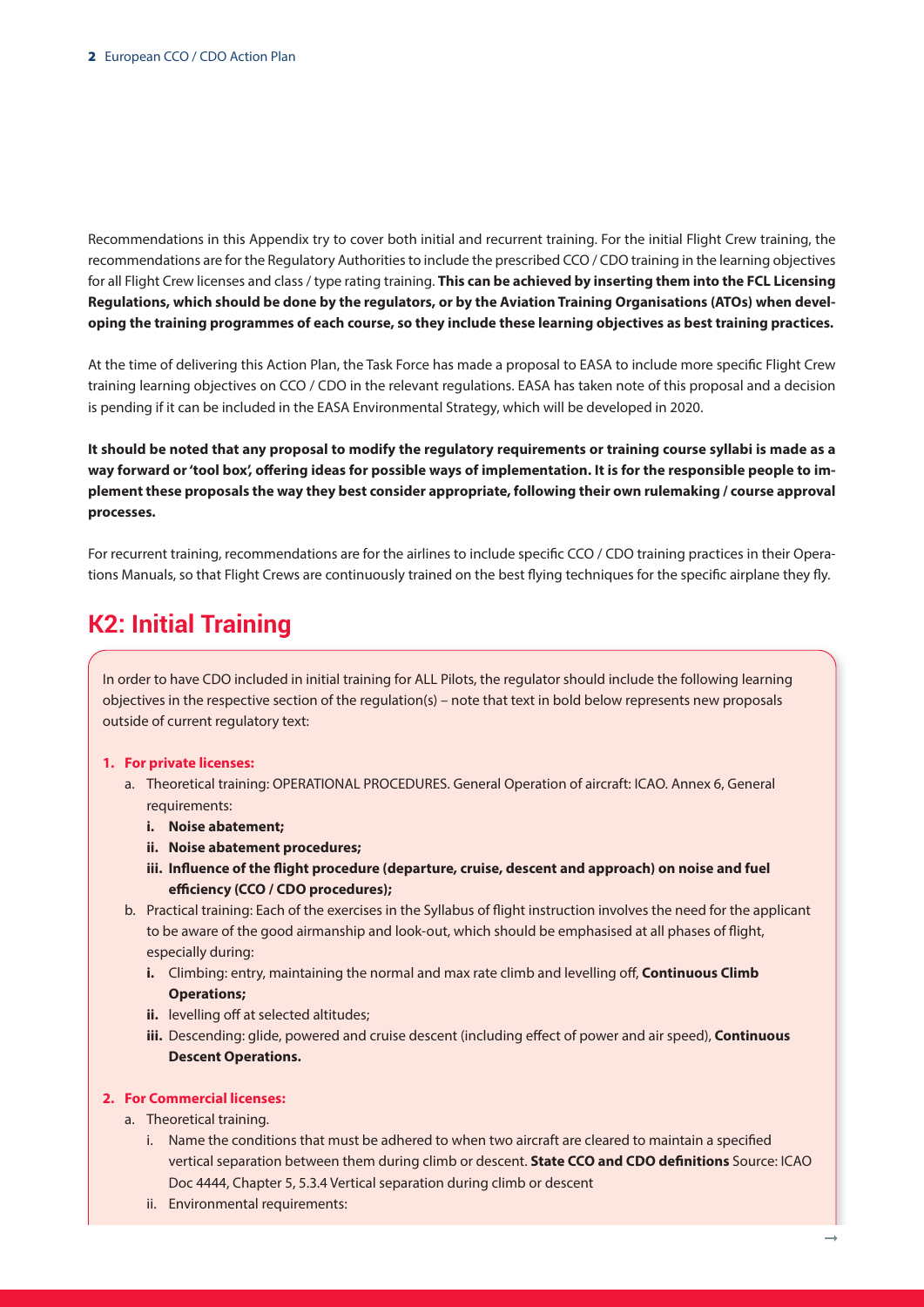- **• Reference to global and EU Environmental Regulations**
- **• Effects of non-optimal cruising levels**
- **• CCO / CDO and Pilot techniques:**
	- **- Closed Paths and restriction compliance**
	- **- Speed management**
	- **- Vertical speed management**
- **• Piloting techniques for:**
	- **- Path stretching**
	- **- Open Paths**
	- **- Vectoring**

#### **• Importance of DTG**

- b. Practical training: at the proper flying instruction phase:
	- i. Exercises up to the instrument rating skill test comprise procedures and manoeuvres for IFR operation under normal, abnormal and emergency conditions covering at least, among others:
		- SIDs and arrivals, **with the application of proper CCO and CDO techniques.**

#### **3. For the MPL license:**

- a. List of competency elements and performance criteria during climb should include how to select and maintain the appropriate climb speed or rate of climb, **according to CCO good practices;**
- b. List of competency elements and performance criteria during descent should include the initiation and management of the descent, **according to CDO good practices.**

### **4. For the Class / Type Rating training:**

- a. Type Rating Courses content should cover:
	- i. Aircraft energy management:
		- Speed management: economy speed vs selected;
		- ATC tactical manoeuvring: manage automation modes to optimise descent.
	- ii. Piloting Techniques:
		- Starts descent according to ATC clearance or optimum descent point;
		- Selects optimum speed and descent rate;
		- Adjusts speed to existing environmental conditions;
		- Recognises the need to adjust the descent path;
		- Adjusts the flight path as required;
		- Utilises all means of FMS descent information.
	- iii. Closed Paths and compliance with published constraints and the use of FMS, speed management;
	- iv. Piloting techniques for:
		- Path stretching:
		- Open Paths;
		- Vectoring;
	- v. Importance of DTG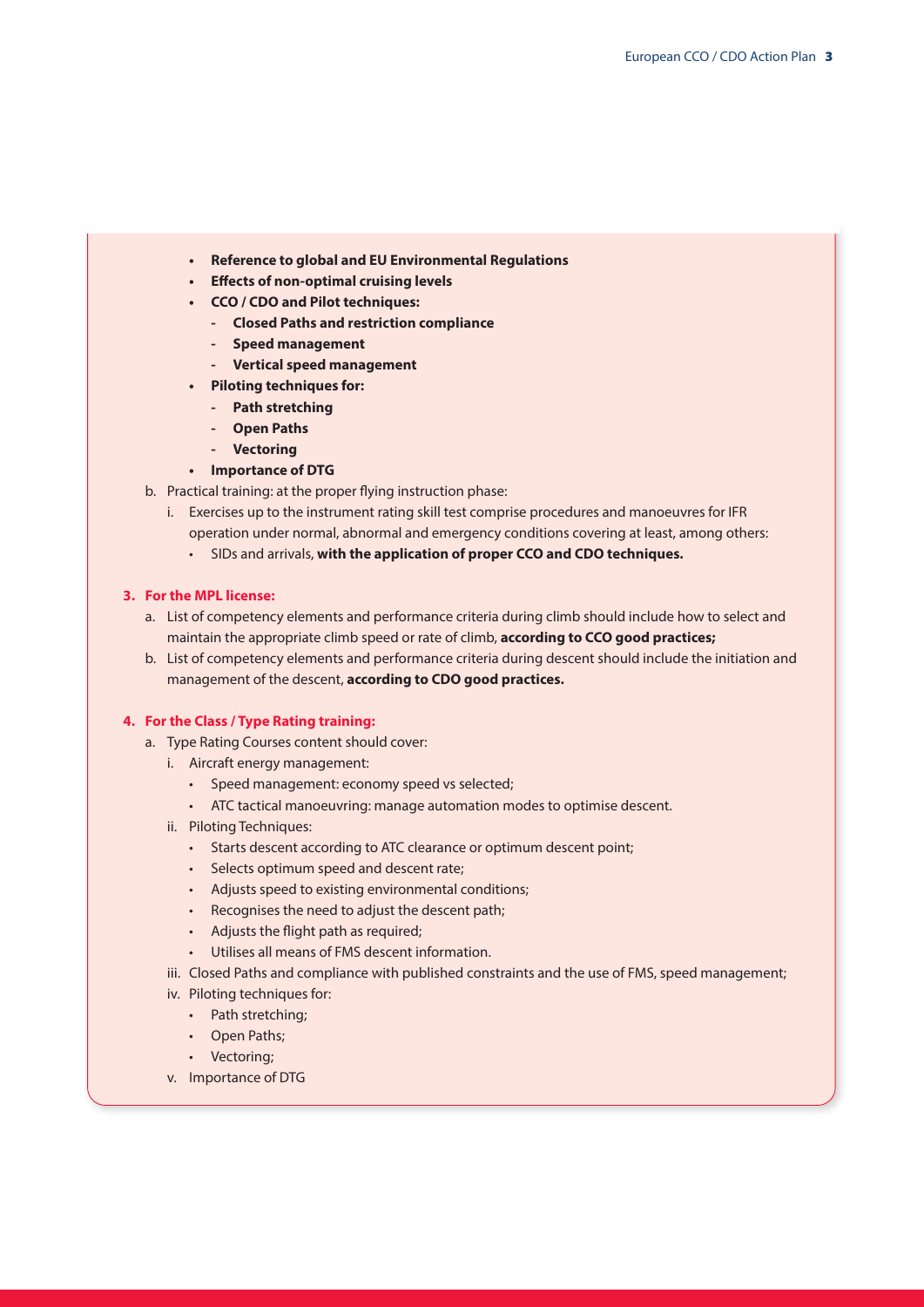# **K3: Recurrent training**

Including CCO / CDO as a competence in the Flight Crew Line Training is held to be a good practice for keeping Crews fully appraised of the importance of using the most efficient flying techniques throughout a flight.

Having CDO as a competence ensures that CDO techniques are taught and that the Pilot undergoing training will demonstrate proficiency in line checks before the final sign-off to line operation can take place. It instils a CDO mentality from day one of their airline training.

This has been observed to be very useful for Pilots - especially those who come from backgrounds where CDO is not traditionally considered to be a required flying technique. But if it is to be considered essential, Flight Crews would always attempt to conduct a CDO (ATC, Approach type and SOPs permitting). It has been previously demonstrated that, where CDO-trained Flight Crew have moved to another airline, this airline has subsequently experienced an improvement in CDO.

It should be noted that simulator training costs may incur significant costs to Operators. In an ideal world, Flight Crew refresher training should include both theory and practical training. Flight Crew refresher training usually includes many mandatory exercises that are required by EASA and the simulator schedule may already be full. In these cases, refresher training may be supported by theory and other visual aids such as CBT, video or animations as alternate resources to pass on clear messages.

The European CCO / CDO Task Force considers that airline refresher training courses in the Operation Manual, Part D, should, at the very minimum, include the following items regarding CDO:

#### **n** Aircraft energy management:

- i. Speed management: economy speed vs selected
- ii. ATC tactical manoeuvring
- iii. Factors that influence optimised vertical profile
- iv. Rules of thumb for descent:
	- ToD in nm = altitude (in 000's ft)  $x$  3 + margin
	- 1 knot speed reduction = 1 kg fuel saved, but 3 seconds more time flown

#### <sup>n</sup> **Good Practice Piloting Techniques:**

- i. Closed Path restriction compliance
- ii. Speed management
- iii. Vertical speed management
- iv. Piloting techniques for:
	- Path stretching
	- Open Paths
	- Vectoring
- v. Importance of DTG

#### **n ATC** tactical interventions:

- i. Factors taken into account by ATC for tactical management of aircraft
	- Speed Control
	- Vectoring
	- Departures versus arrivals
- ii. What ATC expect from Flight Crew to be able to facilitate CCO / CDO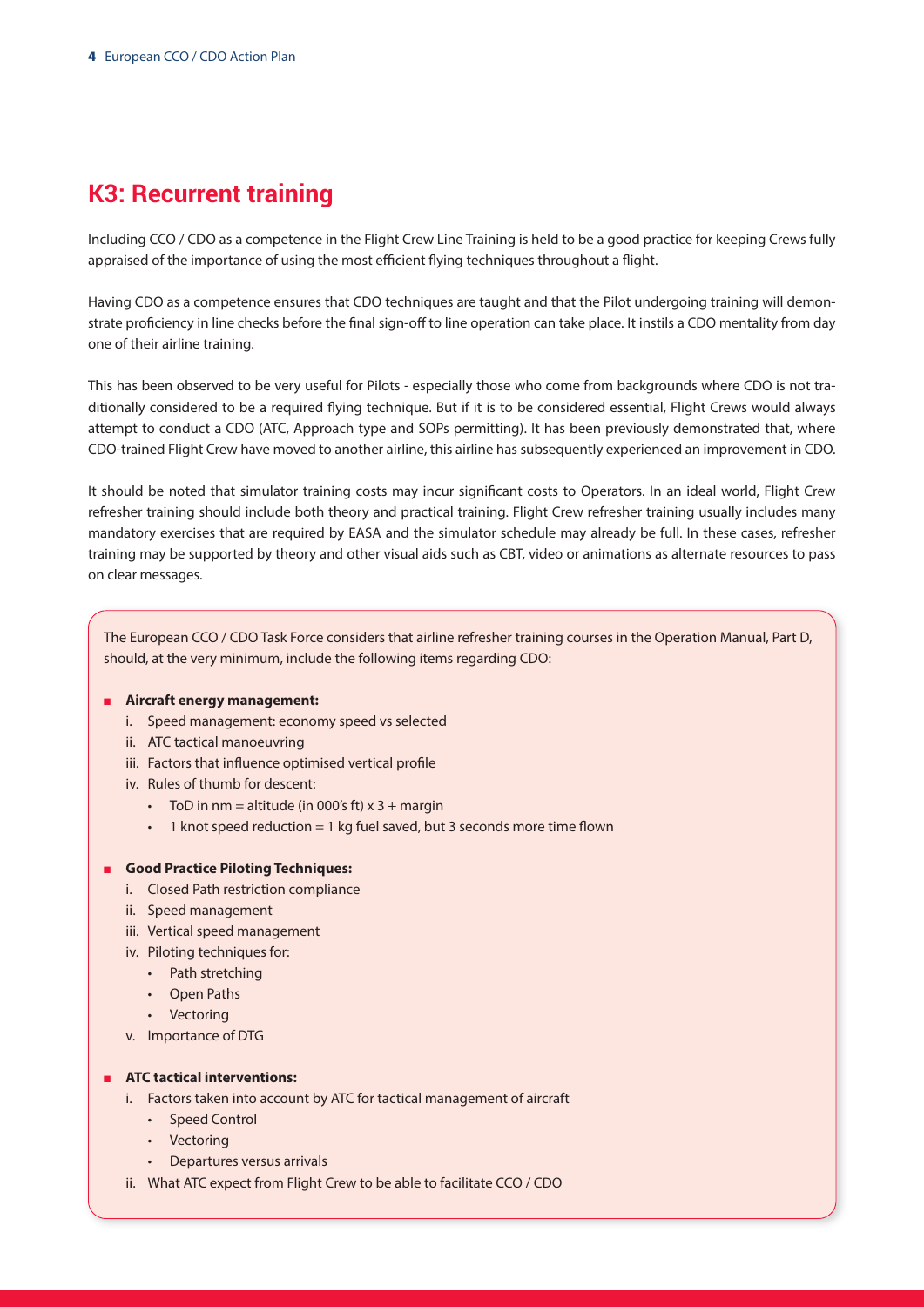These messages may be passed on ideally in theory and practical training. Should simulator slots not be available, the European CCO / CDO Task Force will be developing a CBT and associated visual aids to support Aircraft Operator refresher training materials.

The above-proposed minimum structure for an airline refresher training course will be updated once there is a clear proposed structure for the CBT as proposed by Task Force Pilot representatives.

Some examples from industry have also demonstrated the benefits of having specific training policies e.g.:

- n Training and using specially trained Pilots, acting as Fuel Coaches. The purpose is for these Fuel Coaches to share good practice during normal flight operations with other colleagues, and this includes aspects related to CDO;
- n Developing training material that focuses specifically on the management of the profile in non-standard situations, tailored for the destinations flown, especially the home base;
- n Developing a web-based training as a follow up for the different situations experienced with their home base projects, such as the HTO (High Transition Operations) project (see Appendix Q). These may take a holistic view or zoom in on non-standard situations that have been experienced over time;
- n Using performance monitoring tools to update Standard Operating Procedures, in order to align them with identified good practices; and,
- **Dissemination of CDO performance information through dedicated regular training Newsletters.**

Some airline examples that may be considered as good practices are detailed below:



**Figure 46: Example on theoretical CDO guidance material.**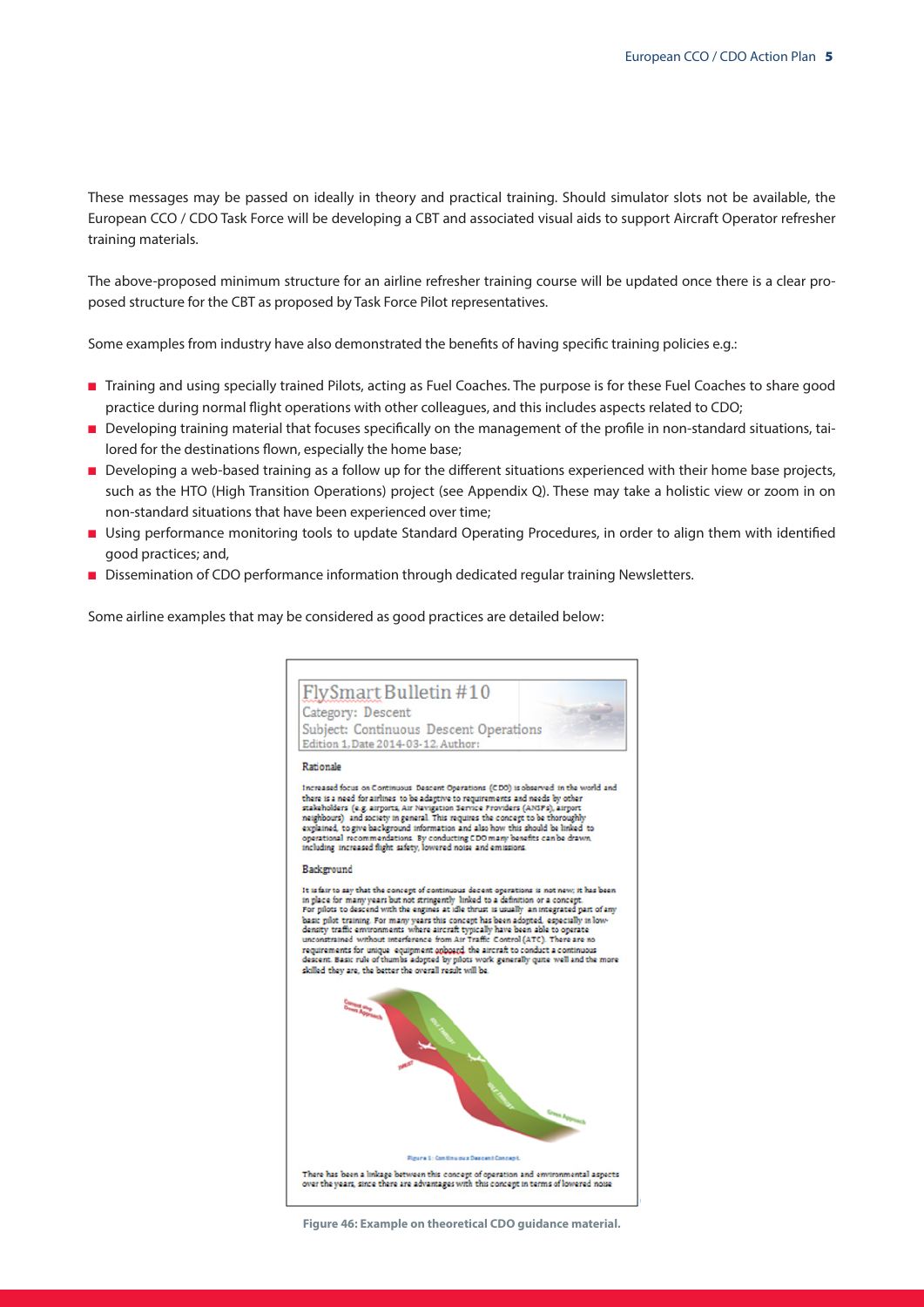| <b>TAKEOFF / CLIMB</b>          | <b>Systems Operation</b><br>47         |
|---------------------------------|----------------------------------------|
| <b>Takeoff Procedures</b><br>19 | 48 Adverse Weather Procedures          |
| 20 Noise Abatement Procedures   | 49 Non Normal Procedures               |
| 21<br>Departure Procedures      | <b>GENERAL</b>                         |
| 22 Climb Procedures             | 50 Use of Route Manual                 |
| <b>CRUISE</b>                   | 51 Use of Brakes                       |
| 23 Navigation                   | 52 Use of FMGS / FMS / EFB             |
| Optimum Flight Level<br>24      | Use of ECAM /Checklists<br>53          |
| 25<br><b>Fuel Management</b>    | 54 System Management                   |
| 26 Systems Monitoring           | Theoretical / Operational Skills<br>55 |
| 27<br>Meteo                     | Radio Communications<br>56             |
| 28 Arrival Preparation          | NAT-HLA/MNPS<br>57                     |
| 29 Alternate Preparation        | <b>ETOPS / FANS /PBN</b><br>58         |
| 30 Arrival Briefing             | Passenger Information<br>59            |
|                                 | 60<br><b>CRM Skills</b>                |
| <b>DESCENT</b>                  | Economy / Fuel Saving<br>61            |
| 31 Desa                         | 62 Security                            |
| 2 Continuous Descent Approach   | 63 Safety                              |

**Figure 47: Example of CDO included in the training syllabus for Flight Crew Conversion training and checking AND Flight Crew Refresher Training**

|                  | <b>INITIAL LINE TRAINING</b><br>STUDENT COMPETENCY CHECKLIST<br>(COMMAND UPGRADE) |               |                          |                |                                                    |                              | <b>FORM REF</b><br><b>FCILT-CU</b><br><b>Issue Date</b><br>1 <sup>*</sup> Mar 2018 |                          |
|------------------|-----------------------------------------------------------------------------------|---------------|--------------------------|----------------|----------------------------------------------------|------------------------------|------------------------------------------------------------------------------------|--------------------------|
|                  | <b>CANDIDATE NAME:</b>                                                            |               |                          |                |                                                    | <b>CREWCODE:</b>             |                                                                                    |                          |
|                  | <b>FUNCTION OR PROCEDURE</b>                                                      |               |                          |                |                                                    | <b>FUNCTION OR PROCEDURE</b> |                                                                                    |                          |
|                  |                                                                                   |               | Instr.<br><b>Initial</b> | 8.             |                                                    |                              |                                                                                    | Instr.                   |
| 1.<br>1.1        | <b>PLANNING</b><br><b>CRM</b>                                                     |               | PAI                      | 8.1            | <b>APPROACH</b><br>NON-PRECISION APP USING VNAV    |                              | <b>Initial</b><br><b>PA2</b>                                                       |                          |
| 1.2              | <b>PUNCTUALITY</b>                                                                |               | <b>PA1</b>               | 8.2            | NON-PRECISION APP USING V/S                        |                              |                                                                                    | <b>PA2</b>               |
| 1.3              | <b>ATTIRE / DEPORTMENT</b>                                                        |               | PAI                      | 83             | MANUAL APPROACH (4nm)                              |                              |                                                                                    | PA?                      |
| 1.4              | <b>LIASON WITH CABIN CREW</b>                                                     |               | PA2                      | 8.4            | LOW DRAG APPROACH                                  |                              |                                                                                    | <b>PA2</b>               |
| 1.5              | LIASON WITH CREW CONTROL / OPS                                                    |               | PA2                      | 8.5            | LOW DRAG APPROACH                                  |                              |                                                                                    | <b>PA2</b>               |
| 1.6              | INTERPRETATION OF WX, NOTAMS ETC                                                  |               | PA2                      | 8.6            | САТІИПА АРРКОАСН                                   |                              |                                                                                    | <b>PA2</b>               |
| 1.7              | FUEL PLAN AND CALCULATION                                                         |               | PA2                      | 8.7            | САТІИПА АРРКОАСН                                   |                              |                                                                                    | <b>PA2</b>               |
| 1.8              | DISPATCH WITH FLIGHT PLAN FUEL                                                    |               | PA2                      | 8.8            | САТІИПА АРРЕОАСН                                   |                              | <b>PA2</b>                                                                         |                          |
| $\overline{2}$ . | <b>AIRCRAFT PRE-FLIGHT</b>                                                        |               |                          | 80             | <b>MONITORED CAT1</b>                              |                              | <b>PA2</b>                                                                         |                          |
| 2.1              | <b>AIRCRAFT DOCUMENTATION</b>                                                     |               | <b>PA1</b>               | 8.10           | <b>MONITORED NPA</b>                               |                              | <b>PA2</b>                                                                         |                          |
| 2.2              | FLIGHT PREPARATION AND BRIEFINGS                                                  |               | <b>PA1</b>               | 811            | <b>VISUAL APPROACH</b>                             |                              | <b>PA2</b>                                                                         |                          |
| 23               | OPT CALCULATION                                                                   |               | PAI                      | $\bullet$      | <b>LANDING AND TAXI</b>                            |                              |                                                                                    |                          |
| 2.4              | <b>TECHNICAL LOG</b>                                                              |               | PA2                      | 0 <sub>1</sub> | APPROACH AND LANDING                               |                              | <b>PA2</b>                                                                         |                          |
| 2.5              | LIASON WITH GROUNDCREW / ATC ETC                                                  |               | <b>PA2</b>               | 9.2            | <b>SINGLE ENGINE TAXI</b>                          |                              |                                                                                    | PA3                      |
| 2.6              | <b>LOADSHEET</b>                                                                  |               | <b>PA2</b>               | 93             | SHUTDOWN CHECKLIST                                 |                              | PA1                                                                                |                          |
| 2.7              | TIME MANAGEMENT                                                                   |               | PA2                      | 10             | <b>DISCUSSION ITEMS</b>                            |                              |                                                                                    |                          |
| 2.8              | DISPATCH MANAGEMENT                                                               |               | PA3                      | 10.1           | <b>GO-AROUND</b>                                   |                              |                                                                                    | PA1                      |
| 2.9              | PA's                                                                              |               | <b>PA1</b>               | 10.2           | HIGH ENERGY APPROACH PREVENTION                    |                              |                                                                                    | PA1                      |
| 3.               | PUSH START AND TAXI                                                               |               |                          | 10.3           | ROTATION / TAILSTRIKE AVOIDANCE                    |                              | PA1                                                                                |                          |
| 3.1              | PUSHBACK AND COMMUNICATIONS                                                       |               | PA1                      | 104            | PILOT INCAPACITATION                               |                              | PA1                                                                                |                          |
| 3.2              | <b>RUNWAY SECURITY</b>                                                            |               | PAI                      | 10.5           | <b>HIJACK</b>                                      |                              |                                                                                    | <b>PA1</b>               |
| 33               | <b>TAXIING</b>                                                                    |               | <b>PA3</b>               | 10.6           | <b>BOMB ALERT</b>                                  |                              | PA1                                                                                |                          |
| 4.               | <b>TAKE-OFF AND CLIMB</b>                                                         |               |                          | 10.7           | MEDICAL EMERGENCY                                  |                              |                                                                                    | <b>PA1</b>               |
| 4.1              | TAKE OFF AND INITIAL CLIMB                                                        |               | PAI                      | 10.8           | <b>DEPRESSURISATION</b>                            |                              | <b>PA2</b>                                                                         |                          |
| 42               | <b>SID COMPLIANCE</b>                                                             |               | PA1                      | 109            | <b>EMERGENCY DESCENT</b>                           |                              | <b>PA2</b><br><b>PA2</b>                                                           |                          |
| 4.3              | <b>ALTITUDE AWARENESS</b>                                                         |               | PAI                      | 1010           | <b>SNOWTAMS</b>                                    |                              |                                                                                    |                          |
| 4.4              | NO ENGINE BLEED TAKE-OFF                                                          |               | <b>PA2</b>               | 10.11          |                                                    | LOSS OF RADIO COMMUNICATION  |                                                                                    | <b>PA2</b><br><b>PA2</b> |
| 5.               | <b>CRUISE</b>                                                                     |               |                          | 10.12          |                                                    | DRIFTDOWN PROCEDURE          |                                                                                    |                          |
| 5.1              | <b>R/T PROFICIENCY</b>                                                            |               | PA1<br>PAI               | 10.13          | <b>DE-ICING PROCEDURES</b>                         |                              |                                                                                    | <b>PA2</b><br><b>PA2</b> |
| 5.2              | DESCENT PLANNING                                                                  |               | <b>PA1</b>               | 10.14          | <b>SAFA INSPECTIONS</b>                            |                              | <b>PA2</b>                                                                         |                          |
| 53               | APPROACH AND LANDING BRIEF                                                        |               | PAI                      | 10.15          |                                                    | <b>CFIT/EGPWS AWARENESS</b>  |                                                                                    | PA2                      |
| 5.4              | <b>USE OF NAV AIDS</b>                                                            |               | PA2                      | 10.16          | RTOW CALCULATION                                   |                              |                                                                                    | PAI                      |
| 5.5              | NAVIGATION AND USE OF CHARTS                                                      |               | PA3                      | 10.17          | PLOC                                               |                              |                                                                                    |                          |
| 5.6              | <b>USE OF WX RADAR</b>                                                            |               |                          | 11.<br>11.1    |                                                    | <b>MANAGEMENT ABILITY</b>    |                                                                                    | PAI                      |
| б.<br>6.1        | DESCENT AND APPROACH                                                              |               | <b>PA1</b>               | 11.2           | <b>APTITUDE</b>                                    |                              |                                                                                    | PA1                      |
| 6.2              | <b>STAR</b>                                                                       |               | PAI                      | 11.3           | <b>INITIATIVE</b>                                  |                              |                                                                                    | <b>PAI</b>               |
| 63               | ALTIMETER SETTING<br><b>USE OF FMC</b>                                            |               | PA2                      | 11.4           | <b>WORK RATE</b>                                   |                              |                                                                                    | PA1                      |
| 6.4              | SITUATION AWARENESS                                                               |               | PA2                      | 11.5           | COMMERCIAL ATTITUDE<br><b>INTERPERSONAL SKILLS</b> |                              | PA2                                                                                |                          |
| 6.5              | PROFILE AWARENESS                                                                 |               | PA2                      | 11.6           | <b>COMMUNICATION</b>                               |                              | <b>PA2</b>                                                                         |                          |
| 6.6              | <b>SPEED CONTROL</b>                                                              |               | PA <sub>2</sub>          | 11.7           | <b>LEADERSHIP</b>                                  |                              |                                                                                    | PA3                      |
| 6.7              | <b>CDA</b>                                                                        |               | PA2                      | 11.8           | <b>ANTICIPATION</b>                                |                              |                                                                                    | PA3                      |
| 7.               | If New Home Base is Restricted                                                    |               |                          | 11.9           | PROBLEM SOLVING                                    |                              | PA3                                                                                |                          |
| 7.1              | <b>Appr Restricted Base</b>                                                       | if applicable | PA3                      | 12.            | <b>KNOWLEDGE OF:</b>                               |                              |                                                                                    |                          |
| 7.2              | <b>Appr Restricted Base</b>                                                       | if applicable | PA3                      | 12.1           | <b>SOPs</b>                                        |                              |                                                                                    | PA1                      |
| 7.3              | <b>Appr Restricted Base</b>                                                       | if applicable | PA3                      | 12.2           | <b>FCIs</b>                                        |                              |                                                                                    | PA1                      |
| 7.4              | <b>Appr Restricted Base</b>                                                       | if applicable | PA3                      | 12.3           | <b>AIR LAW</b>                                     |                              |                                                                                    | <b>PA2</b>               |
| 13.              | <b>LICENCE</b>                                                                    |               |                          | 12.4           | <b>IFR PROCEDURES</b>                              |                              |                                                                                    | PA?                      |
| 13.1             | <b>ATPL</b>                                                                       |               |                          | 12.5           | OPS MANUAL PART A                                  |                              |                                                                                    | PA2                      |
|                  |                                                                                   |               |                          |                |                                                    |                              |                                                                                    |                          |

**Figure 48: Example of CDA requirements in the Flight Crew Initial Line Training**